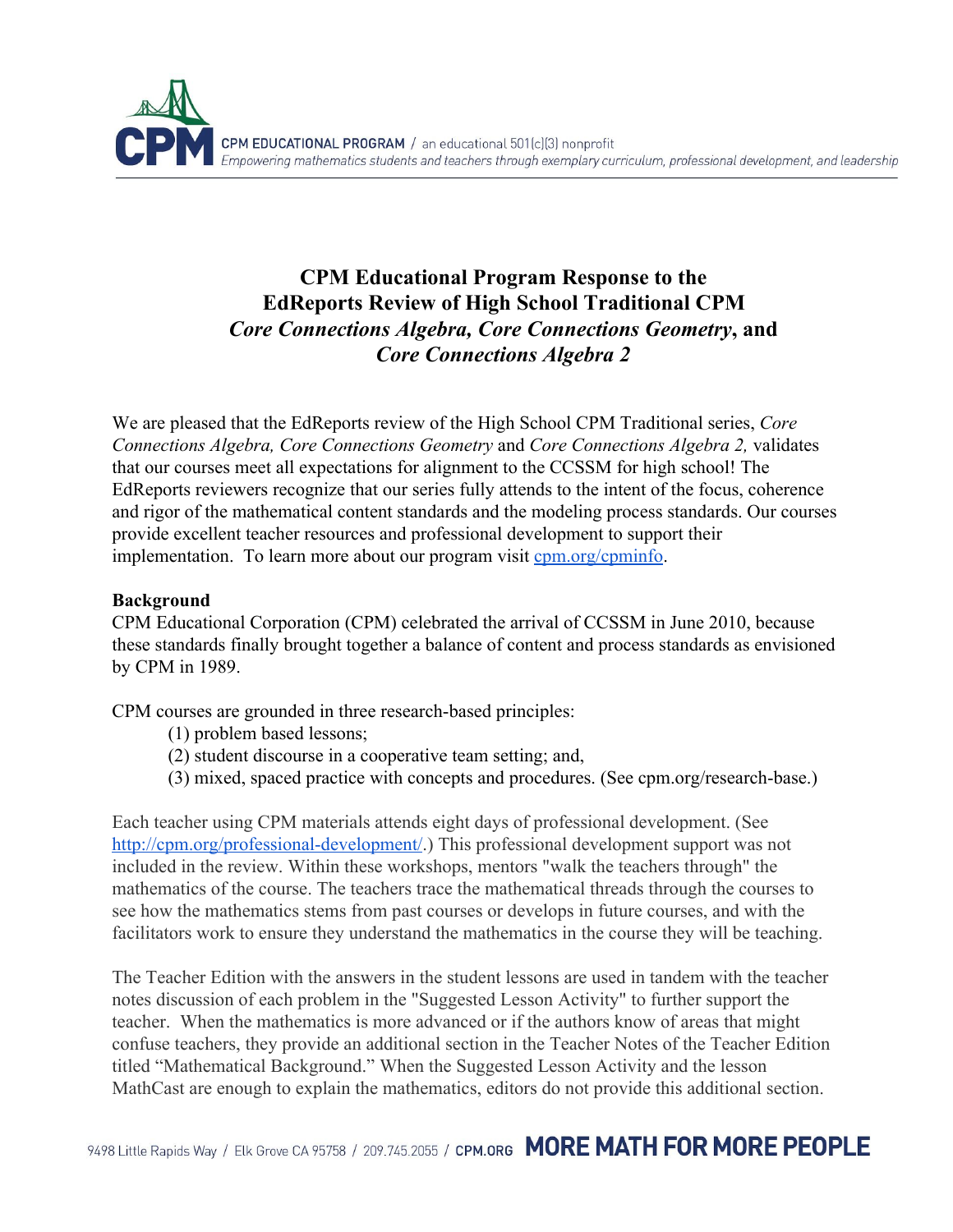

In addition, the Parent Guide provides a "direct instruction" format of the mathematical ideas in each chapter, including solved examples.

## **Publisher Response**

The Directors of CPM believe that the EdReports review team was faithful to its evaluation device and performed their work in a professional manner. EdReports score for the third Gateway is a combination of three measurements.

For indicator 3i EdReports reviewers made this comment:

There is an **accelerated pacing guide** for Grades 7 and 8 but no other progression information of the overall mathematics curriculum for Kindergarten through Grade 12. [Emphasis by CPM.]

The Directors of CPM respectfully note that "the progression information of the overall mathematics curriculum for Kindergarten through Grade 12" is contained in the CCSS documents themselves, found at this link, [http://www.corestandards.org/Math](http://www.corestandards.org/Math/)

For the third measure, *Assessment*, the Directors of CPM are pleased with the comment for the overall section:

The materials **provide assessments**that not only **offer evidence**of students **knowledge of the CCSSM**but **also elicit evidence**of the students **knowledge of the MP**(mathematical practices). [Emphasis by CPM.]

The CPM assessment resources are undergoing continual improvement.

For indicator 3m EdReports reviewers made this comment:

There was no indication of what to do with the information that is assessing prior knowledge from previous courses or information pinpointing standards that are being assessed. The materials **do provide**the opportunity **within lessons**to see **prior knowledge**being addressed. [Emphasis by CPM.]

The Directors of CPM believe that the purpose and implications made from the assessment of prior knowledge is a local decision not to be dictated by a publisher. Additionally, the indicator measures "strategies for gathering information" and makes no mention of "the materials providing information about what to do with the information" so deducting a point for the latter does not seem logical. We appreciate the reviewers' acknowledgement that prior knowledge is addressed within lessons. The Lesson Guide in the Teacher Edition provides guidance on how prior knowledge informs the teacher's

9498 Little Rapids Way / Elk Grove CA 95758 / 209.745.2055 / CPM.ORG MORE MATH FOR MORE PEOPLE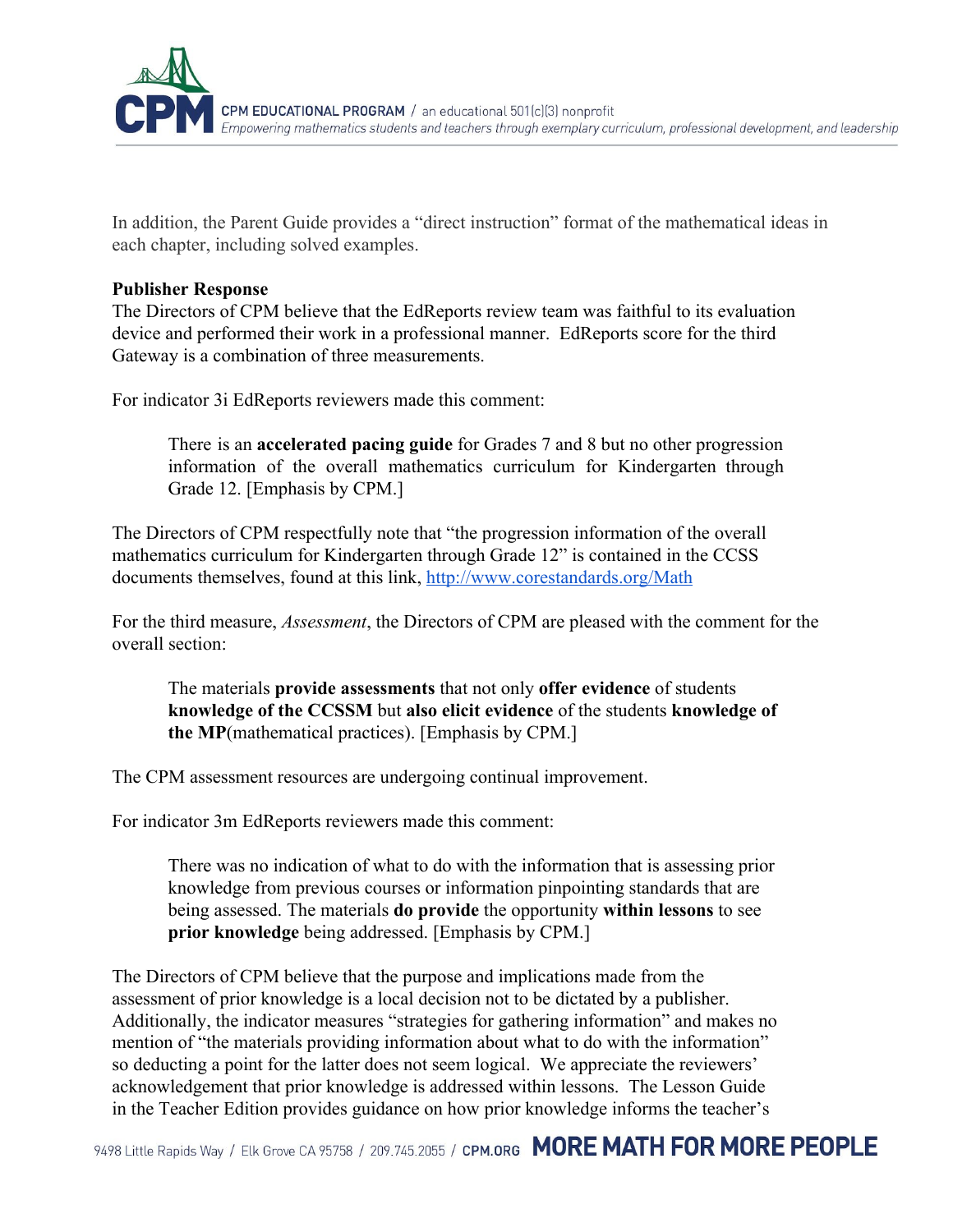

instructional decision, for example, using the "Further Guidance" section or extending the lesson beyond the core problems.

For indicator 3p.i EdReports reviewers made this comment:

The instructional materials reviewed for the High School CPM Traditional series do not meet the expectation that assessments clearly denote which standards are being assessed. No standards are denoted on either the printed or sample digital assessments that were provided.

CPM's bank of assessment materials includes over 14,000 items and we are tagging each item with its standard. Currently, the standards print in the answer section of the assessment and the teacher has the option to print the standards with the items on the test.

For indicator 3p.ii EdReports reviewers made this comment:

The instructional materials reviewed for the High School CPM Traditional series partially meet the expectation that assessments include aligned rubrics and scoring guidelines that provides sufficient guidance to teachers for interpreting student performance and suggestions for followup. **The materials in the series offer ongoing formative and summative assessments**. Assessments include some **generic rubric**. However, the rubrics are typically very general in nature and may not provide enough guidance to teachers to interpret current student performance. Assessments include answer keys but lack any guidance to the teacher on how to score or how to interpret the results. [Emphasis by CPM.]

Students develop conceptual understanding and make meaningful mathematical connections over the course of the year. The appropriate scoring or feedback provided to a student for any individual assessment item needs to reflect the emerging mastery model. Therefore, it would be inappropriate for CPM to provide a specific time dependent rubric for a problem. It would be too cumbersome if we provided multiple rubrics for every item. Therefore, we provide generic rubrics that are applicable for all of the assessments. In the professional development workshops teachers receive mentoring and practice in creating and scoring appropriate assessments including learning how to appropriately apply the generic rubrics.

The Directors of CPM are pleased with the EdReports reviewers' comments for the first measure in the third gateway, *Use and Design Facilitate Student Learning*:

The instructional materials reviewed for the High School CPM Traditional series meet the expectation that the materials are **designed well** and take into account **effective lesson structure and pacing**. The design and layout of the materials, in